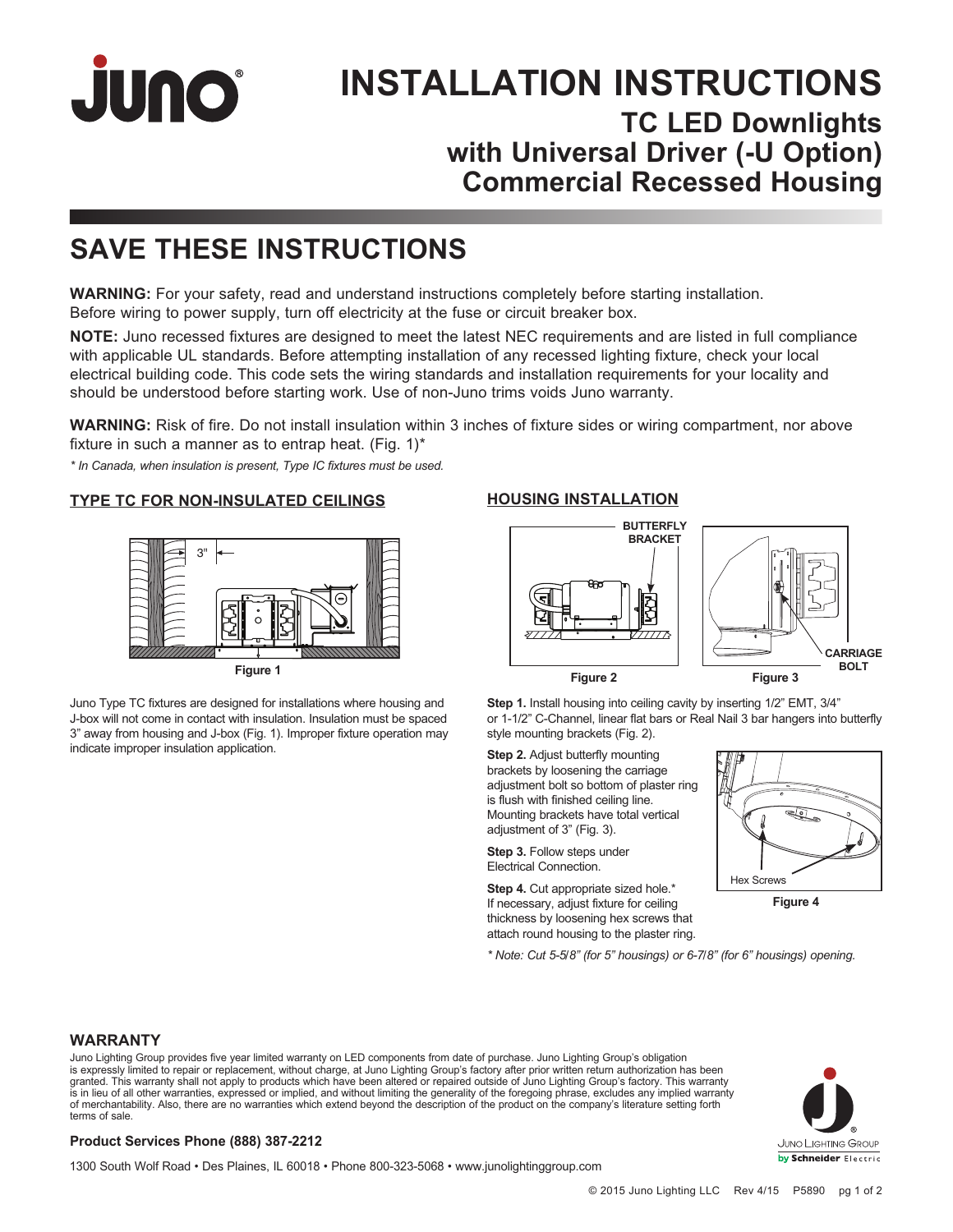

# **INSTALLATION INSTRUCTIONS TC LED Downlights with Universal Driver (-U Option) Commercial Recessed Housing**

#### **ELECTRICAL CONNECTION INSTRUCTIONS**

**Step 1.** Provide electrical service according to your local electrical code to the junction box located on the plaster ring. Supply wire insulation must be rated for at least 90˚C.

**Step 2.** Strip supply wires 3/8" and insert into appropriate connectors. Connect black fixture wire to hot, white fixture wire to neutral and green fixture wire to ground.

For 0-10V dimming, connect violet (+) and gray (-) dimmer wires.

#### **FIXTURE DIMMING**

Fixtures are dimmable with most 0-10V wall box dimmers. Consult Juno Product Services or [website](http://www.junolightinggroup.com/Attachments/images/content/SpecSheets/JUNOTCLED-DIM.pdf) for compatibility.

#### **EMERGENCY BATTERY BACK UP WITH REMOTE TEST SWITCH (BR OPTION)**

When the fixture is ordered with the emergency battery back up option (BR), the housing comes from the factory with the battery pack already wired to the fixture and a carton with the test switch accessories (shipped in same carton as housing).

**Step 1.** Provide electrical service according to your local electrical code to the junction box located on the plaster ring. Supply wire insulation must be rated for at least 90˚C. **Note: For proper charging and function of emergency battery, an unswitched hot conductor must be connected to the battery independent of the driver power.**

**Power for fixture and battery charging must be from the same branch circuit.**

**Step 2.** Refer to the instruction manual provided by the battery manufacturer located in the carton with the test accessories to complete wiring and installation of emergency fixture and test switch.

#### **DRIVER REPLACEMENT**

Driver replacements must be performed by a qualified electrician. Remove inner housing from fixture to access driver. Order replacement kits as identified on the driver. The replacement kits include detailed instructions for driver replacement.

### **TRIM INSTALLATION**

After ceiling is finished and painted, remove paint shield from fixture. Discard or recycle. To install trims using COIL SPRINGS remove OPTIC REFLECTOR by rotating 1/4 turn counter-clockwise (Fig. 5). Connect trim springs to fixture L-brackets as shown (Fig. 6). Take note of flange details at top of OPTIC REFLECTOR, align and insert in fixture and rotate 1/4 turn clockwise until it stops.

To install trims with TORSION SPRINGS:

For lensed trims, it is not necessary to remove OPTIC REFLECTOR. For lensed trims equipped with an internal reflector, remove the reflector supplied with the trim and discard or recycle.

For hyperbolic trims, follow instructions provided with the trim.



**Figure 5**



**Figure 6**

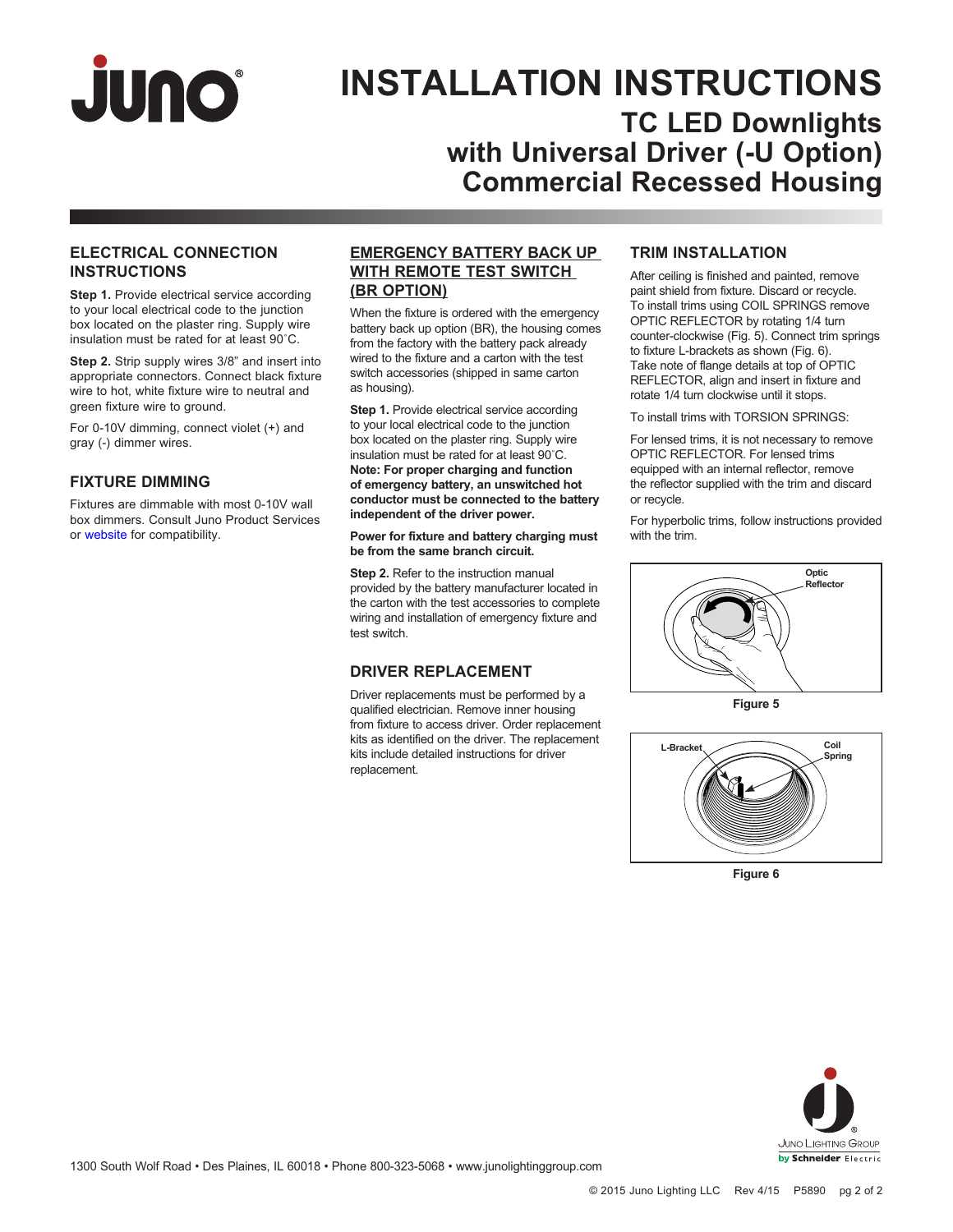JUNO® **INSTRUCCIONES DE INSTALACIÓN Luces Focales TC de LED con Impulsador Universal (Opción -U) Carcasa Comercial Empotrada**

# **GUARDE ESTAS INSTRUCCIONES**

**ADVERTENCIA:** Por su seguridad, lea y entienda las instrucciones por completo antes de iniciar la instalación. Antes de conectar al suministro de energía, apague la electricidad en la caja de fusibles o cortacircuitos.

**NOTA:** Los accesorios empotrados de Juno están diseñados para cumplir con los más recientes requisitos del NEC y están enlistados en cumplimiento total con los estándares UL aplicables. Antes de intentar la instalación de cualquier accesorio luminoso empotrado, revise su código eléctrico de construcción local. Este código establece el estándar del cableado y los requisitos de instalación para su localidad y debe de entenderse antes de que inicie el trabajo. El uso de bordes que no sean de Juno anula la garantía Juno.

**ADVERTENCIA:** Riesgo de incendio. No instale aislante a menos de 3 pulgadas de los lados del accesorio o compartimiento de cableado, ni por encima del accesorio de tal manera como para atrapar calor. (Figura 1)\* *\*En Canadá, cuando hay aislante, se deben usar accesorios Tipo IC.*

#### **TIPO TC PARA TECHOS SIN AISLANTE**



**Figura 1**

Los accesorios Juno Tipo TC están diseñados para instalaciones donde la carcasa y la Caja de Empalmes no estarán en contacto con el aislante. El aislante debe de estar a una distancia de 3" de la carcasa y la caja de empalmes (Figura 1). El funcionamiento incorrecto del accesorio puede indicar una aplicación incorrecta del aislante.

### **INSTALACIÓN DE CARCASA**



**Paso 1.** Instale la carcasa en el agujero del techo insertando EMT de 1/2", 3/4" o Canal-C de 1-1/2", barras lineales planas o colgantes de barra Real Nail 3 en los soportes de montaje de tipo mariposa (Figura 2).

**Paso 2.** Ajuste los soportes de montaje de mariposa aflojando el perno de carrocería de ajuste de manera que la parte inferior del anillo de yeso quede al ras con la línea de techo acabado. Los soportes de montaje tienen un rango de ajuste vertical total de 3" (Figura 3).

**Paso 3.** Siga los pasos bajo Conexión Eléctrica.

**Paso 4.** Corte un agujero de tamaño adecuado.\* Si es necesario, ajuste el accesorio para el grosor del techo aflojando los tornillos hexagonales que sujetan la carcasa redonda al anillo de yeso.



**Figura 4**

*\* Nota: Corte agujeros de 5-5/8" (para carcasas de 5") o 6-7/8" (para carcasas de 6").*

### **GARANTÍA**

Juno Lighting Group proporciona cinco años de garantía en componentes LED a partir de su fecha de compra. La obligación de Juno Lighting Group está expresamente limitada a reparar o reemplazar, sin cargo alguno, en la Fábrica de Juno Lighting Group después de que se haya otorgado autorización de retorno por escrito. Esta garantía no aplicará a los productos que hayan sido alterados o reparados afuera de la fábrica de Juno Lighting Group. Esta garantía está en lugar de cualquier otra garantía, expresa o implícita, y sin limitar la generalidad de la frase anterior, excluye toda garantía implícita de comerciabilidad. También, no hay garantías que se extiendan más allá de la descripción del producto de la compañía estableciendo los términos de la venta.



#### **Teléfono de Servicios de Producto (888) 387-2212**

1300 South Wolf Road • Des Plaines, IL 60018 • Teléfono 800-323-5068 • www.junolightinggroup.com